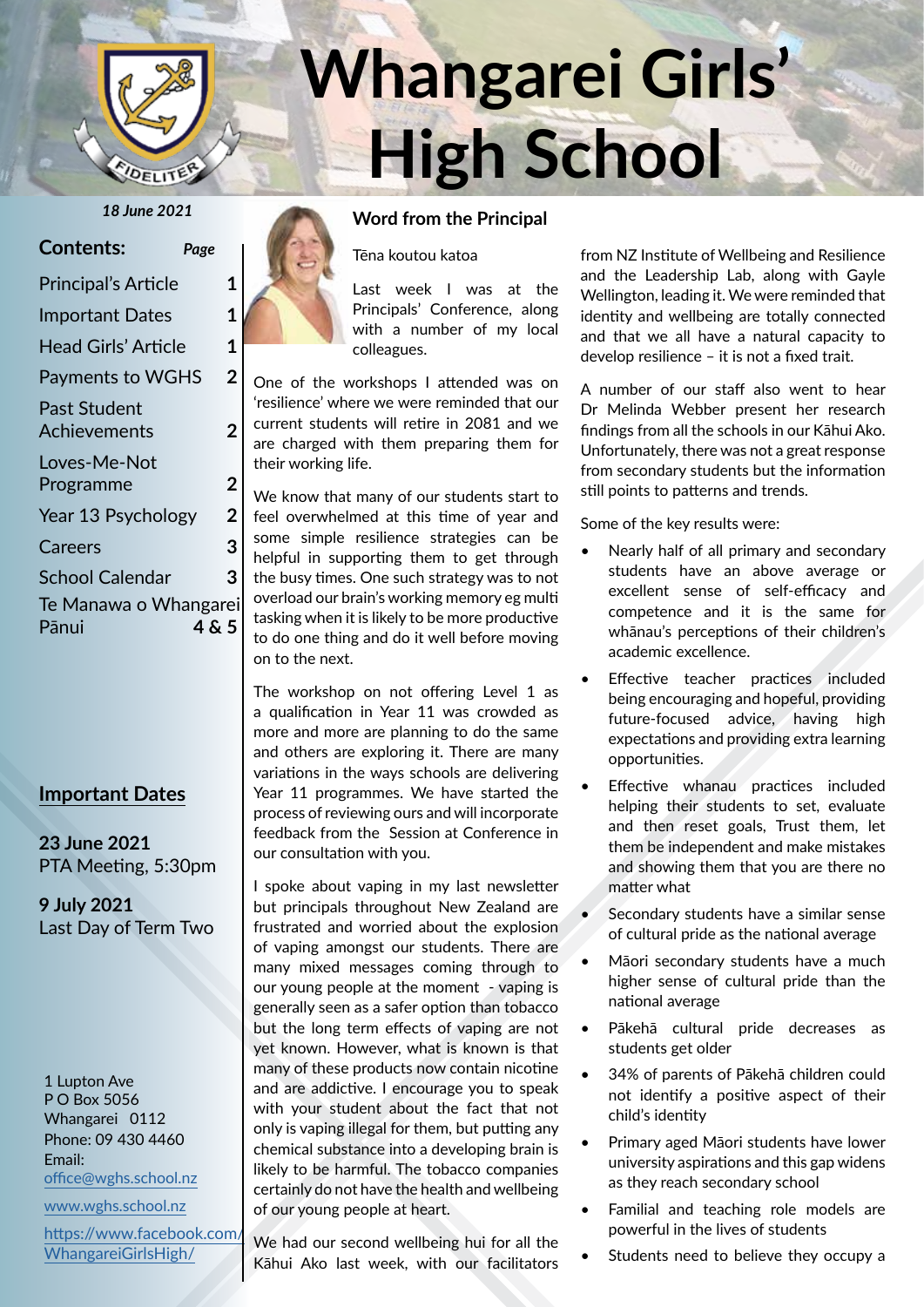central and valued position in their family, including their school family, so they develop a positive sense of self esteem

Students need to feel belonging and connection to their environment and others in it. They thrive when they know that their culture and history is important and valued.

It has given us good food for thought and reflection as we stocktake what we do and what we can do better.

This is the time of year when attendance starts to slip for some students. Please keep an eye on your student's attendance through the parent portal and do not hesitate to contact us (as we will you) if you have any concerns. It is important that we work together so each student can achieve their goals and experience success.

Nāu te rourou, nāku te rourou, ka ora ai te iwi.

With your food basket and my food basket the people will thrive.

Ngā manaakitanga

**Anne Cooper** *Principal*

# **Head Girls**

Kia Ora everyone,

This term started with the formation of our 2021 Student Council, who were named at our Term 2 assembly and awarded their badges. So far they have organised themselves into sub committees to work on various upcoming projects within our school. They are also collecting suggestions from students regarding what to spend our Work Day money on, which will be discussed for the rest of this term before we make any final decisions. This council will run from this term until the end of Term 1 2022.

On the 11th of June we organised a meeting with the Head Prefects from schools around Northland. We had 8 schools attend and about 30 head prefects and it was a great success. This meeting allowed us to get to know each other as prefects and

gave all of us inside perspectives into the differences and similarities between our schools. The meeting also included talks about pressing issues in our schools and in our society, which we are all passionate about making change through our roles. Such issues included junior and senior relationships within schools and restoring tuakana teina, gender diversity, lack of Maori history knowledge, mental health and wellbeing and many more. In our next meeting we plan to look closer into these ideas with hopes to work as a collective and create a project that we can all perform in our schools and make a difference in our students' lives.



Best wishes from the Head Girl team; Aimee, Chloe, Kiahna and Lucy.

#### **Payments to WGHS**

**For anyone wishing to pay any costs for students by internet banking, our details are:**

**ASB 12-3099-0107679-00**

**Please use your student's name and what the payment is for as the reference.**

**PLEASE NOTE: This is a new bank account, the BNZ account is now closed.**

#### **Past Student Achievements**

Former student and Prefect Beatrice May Holman was admitted to the Bar on Friday 28th May in the Auckland High Court by Judge Christian Whata.

Now in her 6th year at University of Canterbury, she graduated in April with a BA in Political Science and an LLB, Beatrice is now enrolled in an LLM in International Investment Law.

Beatrice is an elected member of the UC Student Association as the Post Graduate representative and a Tutor at College House Halls of Residence.

# **Loves-Me-Not Programme**

On Monday 21st June (week 8 of this term) the Year 12 students at Whangarei Girls' High school will participate in the 'Loves-Me-Not' programme. This programme focuses on relationship abuse and will be delivered by community Police Officers, WGHS staff and other relevant community groups. This is part of our whole school approach to supporting students' wellbeing.

Below is a link to a video about the 'Loves-Me-Not' programme

https://www.youtube.com/watch?v=cgt7QG7GEc&feature=youtu.be

# **Year 13 Psychology**

As part of our positive psychology unit, we were recently fortunate enough to have Stacey Milich from Millie Me Affirmations come and speak to us. Stacey covered deep gratitude, affirmations and the implementations of these in everyday life to enhance wellbeing.

We are very appreciative of Stacey's time.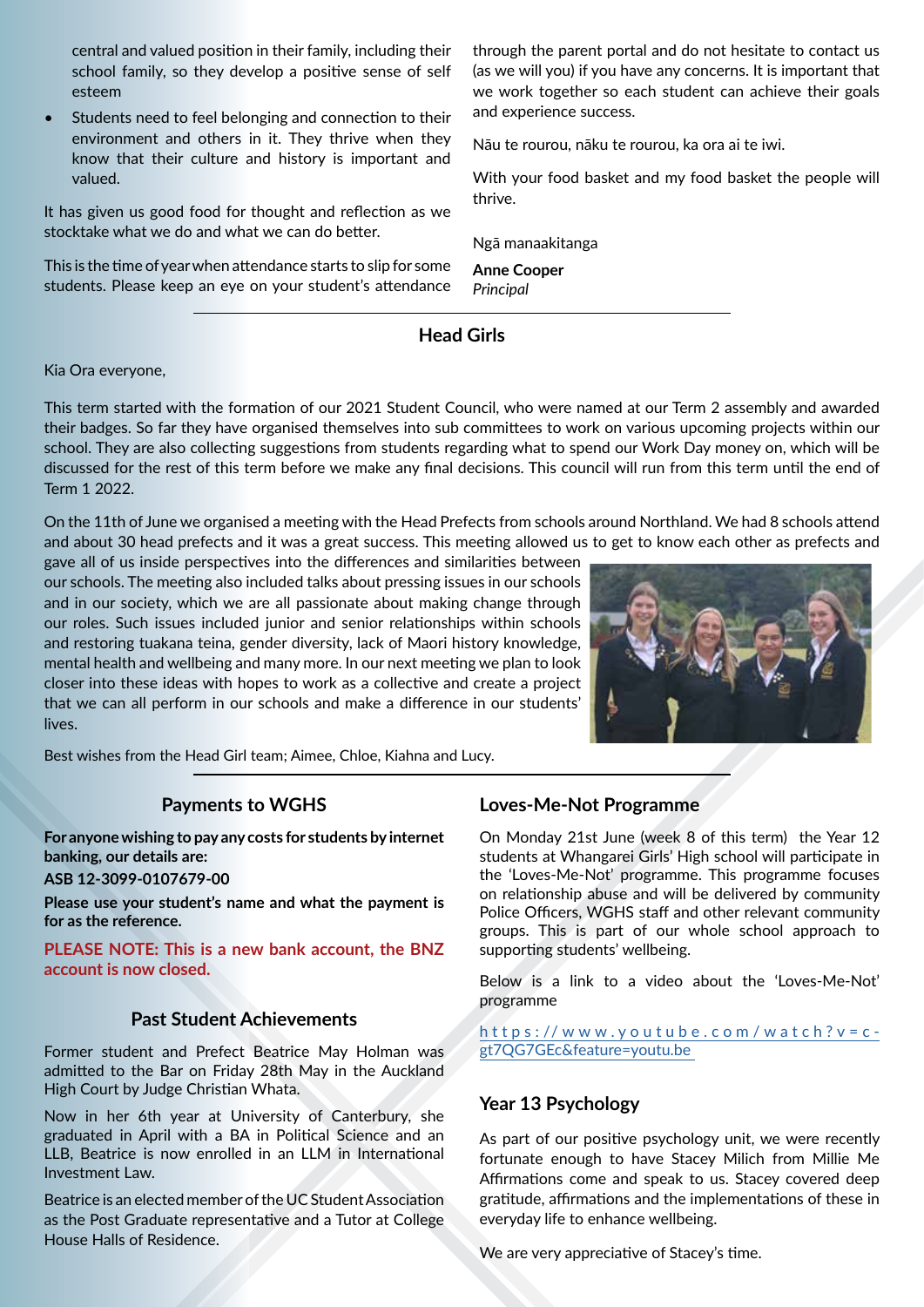# **School Calendar**

# **June**

- **18** 12ECD Placements 11PEDSS North Tec 9 Switch AH Reed Book Enz Lit Quiz ShowQuest Fundraiser
- **19** 12ECD Placements
- **20** 12ECD Placements
- **21** 12ECD Placements
- **22** 12ECD Placements 13OED Cape Reinga Y10 & Y12 Drama Trades Whangarei Trip
- **23** 12ECD Placements 13OED Cape Reinga Y10 & Y12 Drama Midweek Football
- **24** 12ECD Placements 13OED Cape Reinga Y10 & Y12 Drama June Enterprise in Action Y12/13 Art History trip Table Tennis Champs Readers' Cup
- **25** 12ECD Placements 13OED Cape Reinga June Enterprise in Action 11ECO trip 11PEDSM Volleyball Y9 Volleyball 12CHEZ Internal Assess Snowplanet Training
- **26** 12ECD Placements June Enterprise in Action
- **27** 12ECD Placements June Enterprise in Action NSSA Squash
- **28** 12ECD Placements Nga Manu Korero Primary Industry trip
- **29** 12ECD Placements Nga Manu Korero 12OED Survival Assess
- **30** 12ECD Placements Nga Manu Korero 12OED Survival Assess Midweek Football

# **Whangārei Girls' High School Pathways Day - 17th May 2021**

On the 17th of May we held a Pathways day for our Year 10 and 11 students. We had 38 people from 21 organisations willing to share their personal career journey and current position with our students.

Our students were given a task that encouraged them to ask questions about people's careers such as the industry, key skills or strengths, subject ideas and how to pathway into different careers. On the same day our Year 10 students and a small group of Year 11's heard from Julie Raine, the current Auckland Chair of Engineering NZ about her career journey and the importance of goal setting, self affirmations, and being confident in the workplace.

Here is some student feedback from the day:

"This was an awesome opportunity to get to know more about all the different career pathways in depth and ask questions."

"There are so many different pathways you can take inside of each industry. There are so many jobs and courses out there. You get paid in an apprenticeship – earn and learn."

"It was fun but it also opened my eyes to what Northland has to offer and the fun jobs."

Year 12/13 parents keep reminding your child to look at the CareerWise website (https:// wghs.careerwise.school.nz/) for scholarship opportunities and tertiary information events.

# **Career Focus**

Do you know about the FREE Direct Career Guidance Services you can now access in Tai Tokerau under a Tertiary Education Commision initiative to support New Zealanders affected by Covid?

Who is it for: All New Zealanders, of any age, whose jobs, training or study pathway have been affected by COVID-19 including youth. Let's face it, that's all of us.

Support with: Career goals and pathway development post high school, information about amazing opportunities to study for free through TTAF. Also understanding the job market, CV, cover letter and interview coaching, tips about the job market and what skills employers are looking for. We also support job seekers, career changers and professionals looking for career advancement.

Muriel Willem, experienced careers practitioner in Whangarei, offers personalised career guidance that is right for YOU and your whanau: on the phone, Zoom or face to face in Tai Tokerau.

Don't delay: This service runs until 25th June.

Ring TEC on 0800 601 301 to book a consultation with Muriel Willem so we can support you to develop your career pathway, help you back into employment or retraining as quickly as possible.

That is our mission.

Focus. Act . Grow

Career Focus NZ www.careerfocus.nz 0276334171



**Check out our Facebook Page for photos and regular updates on news and events around the school** https://www.facebook.com/WhangareiGirlsHigh/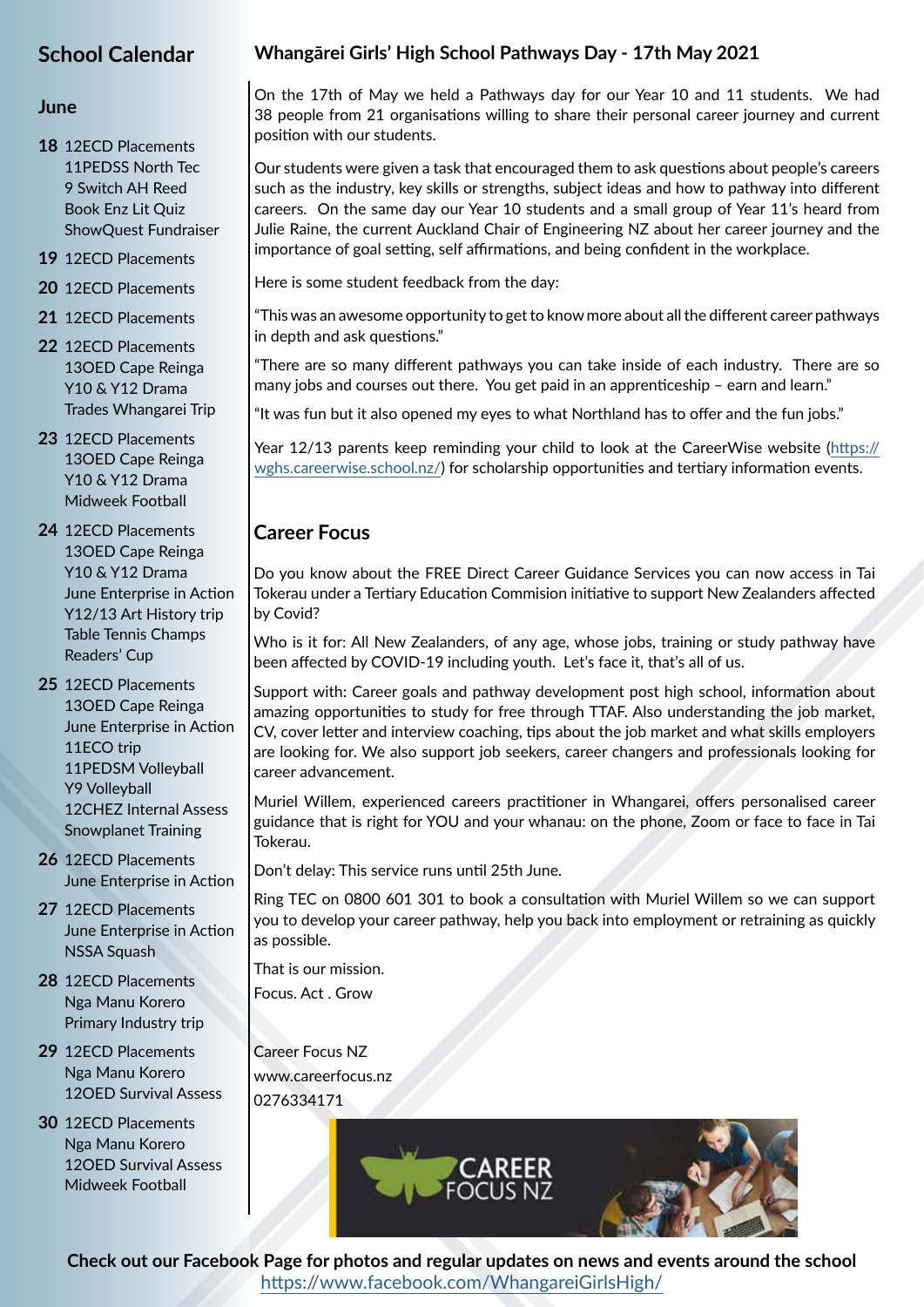

#### Kia ora koutou,

Welcome to our first community pānui for our Kāhui Ako - Te Manawa o Whangārei. It has been a busy start to the year with lots of fantastic initiatives happening in our schools.

Kāhui Ako | Communities of Learning are groups of education and training providers that come together, along with their communities, to raise achievement for all tamariki and young people – by supporting each other and sharing expertise in teaching and learning (ako).

#### **Te Manawa o Whangārei Schools**

- Whangārei Girls High School
- Pompallier Catholic College
- Maungatapere School
- Matarau School
- Ngunguru School
- Whangārei Heads School
- Parua Bay School
- St Francis Xavier Catholic School
- St Joseph's School Dargaville

#### **Early Childhood Centres**

- Best Start Regent Kindy
- Comrie Park Kindergarten
- Kensington Educare
- Manaia Kindergarten
- Parua Bay Childcare
- Parua Bay Playcentre
- Pipi's Childcare and Preschool
- St John's Progressive Childcare

Te Manawa o Whangārei is led by Anne Cooper (WGHS) and Craig McKernan (St Francis Xavier).

#### **Across School Teacher Team**

Kate Fortune (Pompallier) Christine Dean (WGHS) Adam Crump (Matarau) Sharon Wendt (St Francis Xavier)

Within each of our schools are dedicated Within School Teachers who work around the Achievement Challenges in their own kura.

| <b>WELLBEING</b> |  |  |  |
|------------------|--|--|--|
|------------------|--|--|--|

#### *To improve the wellbeing / hauora of*

*students across the community.* Responding holistically to all aspects of student needs, including their physical, social, emotional, academic and spiritual (ERO wellbeing for Success) so that children have a sense of wellness and resilience, understanding their own mana atuatanga – uniqueness and spiritual connectedness (Te Whariiki).

# **OUR ACHIEVEMENT CHALLENGES**

#### **LITERACY**

#### *To improve oral and written language skills.*

Written Language 85% of students confidently and competently working at the required curriculum level in writing for Year 1, Year 7, and Year 9.

#### **STEAM**

#### *To improve student engagement through the STEAM approach.*

STEAM is an acronym of science, technology, engineering, and maths but also introduces arts. To inspire students by giving them real life experiences of science and encourage creative thinking and 21st Century skills for the modern world.

# **WHANGĀREI WELLBEING HUB**

All 5 Kāhui Ako across Whangārei have joined together around the Wellbeing Achievement Challenge. This group reaches across 41 schools and over 13,471 students.

Initially the focus was on teacher wellbeing, the hub has now turned the focus to student wellbeing.

The Hub gather together once a term to strengthen knowledge, practice, and develop initiatives around wellbeing. Some of the action groups as a result of this work are:

- Cultural Narratives
- Trauma Responsiveness
- Physical Wellbeing
- **Transitions**

There will be a Hub Website launched soon where you can follow the mahi of the wellbeing initiatives in our community.